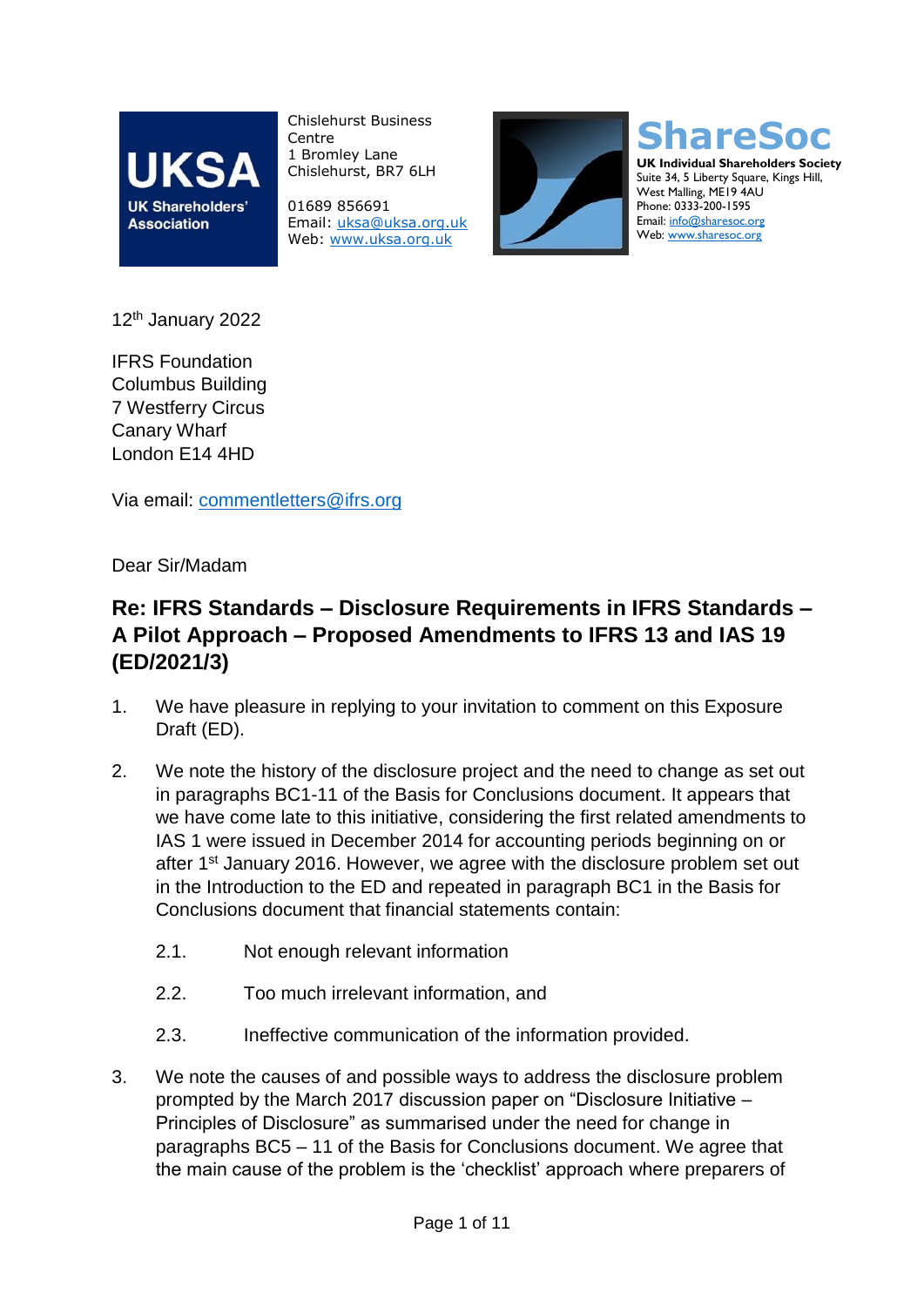financial statements, auditors and regulators focus their efforts on complying with the specific disclosure requirements in individual IFRS Standards and often do not spend time applying the overarching concept of materiality to disclosures. We also agree with the suggestion that the Board could help solve the disclosure problem by improving its approach to developing and drafting disclosure objectives and requirements in IFRS Standards.

- 4. In our reviews and analyses of annual reports and audited financial statements of entities, we have generally felt that preparers do not do a good job of deciding what is material or not and prioritising the reporting of only material information. As primary users of financial statements, we support anything that tries to address the resulting disclosure problem. Some main reasons for this are there is never enough time to sift the reams of immaterial information that preparers supply for the material items; and preparers are being paid enough to risk making judgements about material items and having the courage to report only these and not hide behind compliance checklists.
- 5. We would find it helpful to comment further if the IASB held a consultation follow up request for input from us on the IFRS 13 and IAS 19 disclosure proposals, similar to the one we had for the goodwill and impairment project on 23<sup>rd</sup> November 2021. We suggest this includes examples with the disclosure problem before the proposals are implemented with comparisons to how these may change after the proposals are implemented. In our view, the illustrative examples in the ED are too generic to be meaningful. We would find our suggestion of an IASB request for input helpful as it would enable us to see practical examples rather than just thinking about the proposals theoretically.
- 6. Having said this, we are supportive of the proposals the proposed guidance, the proposed amendments to IFRS 13 and IAS 19 and the proposed consequential amendments to IAS 34 "Interim Financial Reporting" and IFRIC 17 "Distributions of Non-Cash Assets to Owners". We are happy with the definition of materiality in IAS 1 - Information is material if omitting, misstating or obscuring it could reasonably be expected to influence the decisions that the primary users of general purpose financial statements make on the basis of those financial statements, which provide financial information about a specific reporting entity. In our opinion, anything that gets preparers of financial statements, through making appropriate materiality judgements, to provide relevant, not irrelevant and reasonably understandable information is good.
- 7. We would be pleased to be involved in and help with any future reviews of other IFRS and IAS to develop their disclosure requirements under the proposed guidance.
- 8. In the context of the above overall comments, we answer your 18 consultation questions as follows.
- 9. Q1. **Using overall disclosure objectives**. Paragraphs DG5–DG7 of this Exposure Draft explain how the Board proposes to use overall disclosure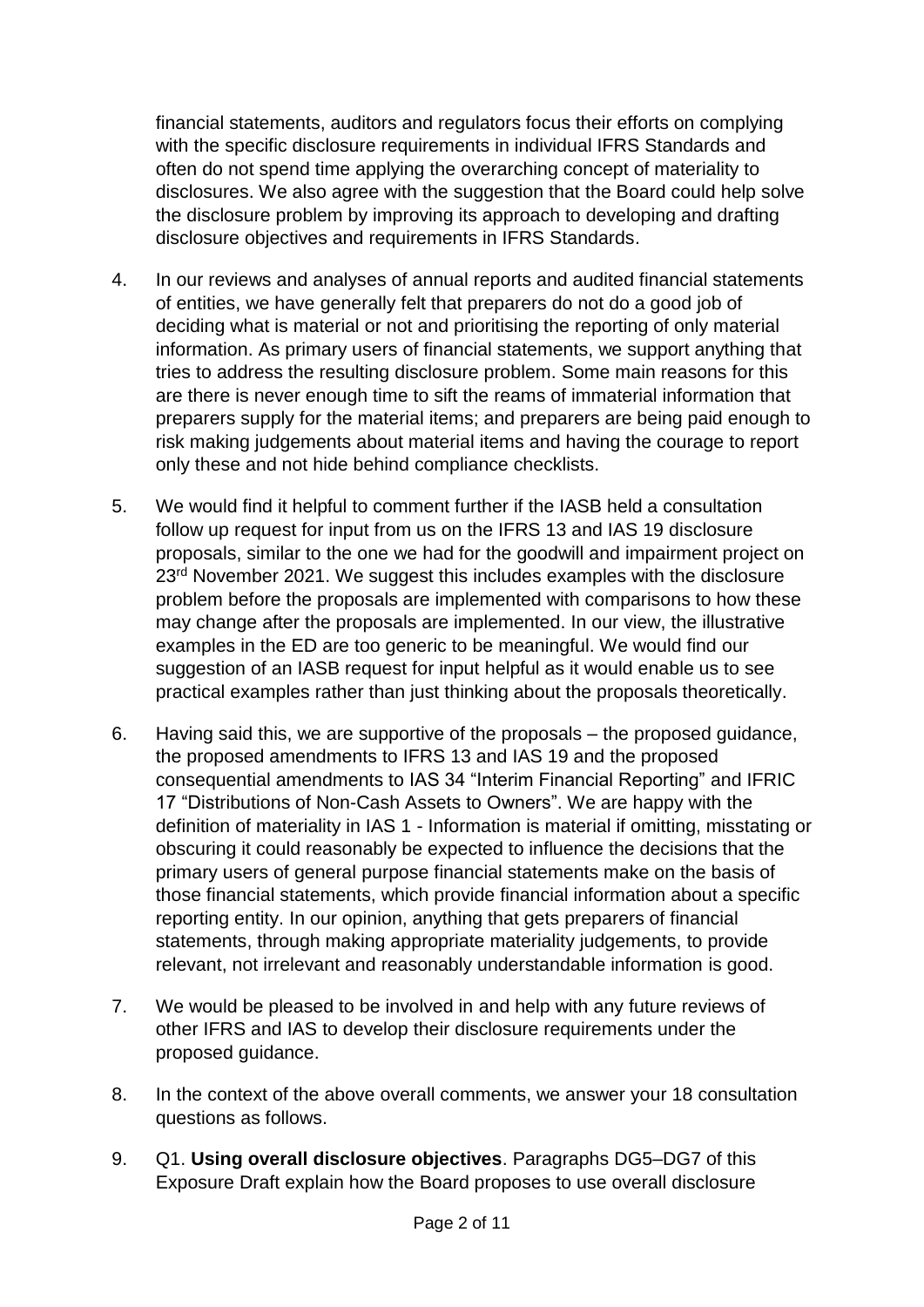objectives in future. (a) Do you agree that the Board should use overall disclosure objectives within IFRS Standards in future? Why or why not? (b) Do you agree that overall disclosure objectives would help entities, auditors and regulators determine whether information provided in the notes meets overall user information needs? Why or why not?

- 9.1. We agree that the Board should use overall disclosure objectives within IFRS Standards in future because this should focus preparers on relevant user information needs rather than a checklist. In practice, it will be interesting to see how preparers try to find out from their users, like us, what relevant information will satisfy those overall disclosure objectives. We also agree that overall disclosure objectives will help entities, auditors and regulators determine whether information provided in notes to financial statements meets overall user information needs because it should focus their attention on the objectives and not any checklist of requirements.
- 10. Q2. **Using specific disclosure objectives and the disclosure problem**. Paragraphs DG8–DG10 of this Exposure Draft explain how the Board proposes to use specific disclosure objectives in future. (a) Do you agree that specific disclosure objectives, and the explanation of what the information is intended to help users do, would help entities apply judgements effectively when preparing their financial statements to: (i) provide relevant information; (ii) eliminate irrelevant information; and (iii) communicate information more effectively? Why or why not? If not, what alternative approach would you suggest and why? (b) Do you agree that specific disclosure objectives, and the explanation of what the information is intended to help users do, would provide a sufficient basis for auditors and regulators to determine whether an entity has applied judgements effectively when preparing their financial statements? Why or why not?
	- 10.1. We agree generally that specific disclosure objectives should help entities apply judgements effectively when preparing financial statements to resolve the disclosure problem. However, entities will not be able to do this on their own or in isolation as they will need to obtain feedback from their users and auditors on what they think is relevant or not relevant information and what they think users would like to be able to do with relevant information. We recognise that IFRS cannot require entities and auditors to engage with users on disclosures but agree with the statement in the introduction to the ED that the disclosure problem is multi-faceted and that addressing it will require the input of all stakeholders. We would hope that the introduction of overall disclosure objectives, specific disclosure objectives and the identification of items of information to meet specific disclosure objectives in IFRS will prompt entities and their auditors to engage with users appropriately.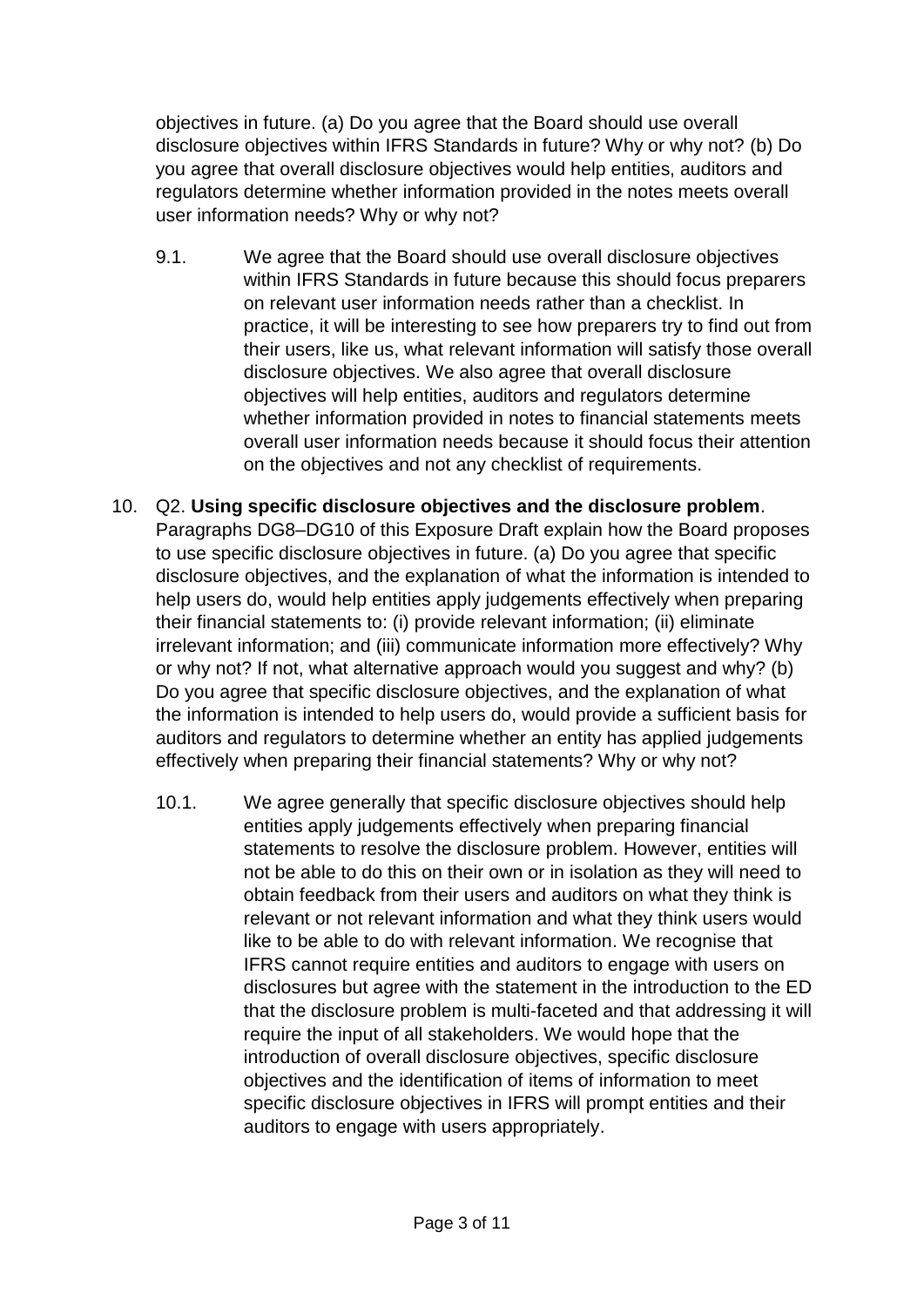- 10.2. We also agree generally that specific disclosure objectives should provide a basis for auditors and regulators to determine whether an entity has applied judgements effectively. However, they will also need to understand how entities have used materiality in those judgements. If entities continue to provide obfuscating information checklists and immaterial irrelevant information, auditors and regulators will have to determine that the IFRS are not being met.
- 11. Q3. **Increased application of judgement**. Paragraphs DG2–DG3 and DG8– DG13 of this Exposure Draft explain why, in future, the Board proposes to: (a) use prescriptive language to require an entity to comply with the disclosure objectives. (b) typically use less prescriptive language when referring to items of information to meet specific disclosure objectives. An entity, therefore, would need to apply judgement to determine the information to disclose in its circumstances. This approach is intended to shift the focus from applying disclosure requirements like a checklist to determining whether disclosure objectives have been satisfied in the entity's own circumstances. Paragraphs BC188–BC191 of the Basis for Conclusions describe the likely effects of this approach on the behaviour of entities, auditors and regulators towards disclosures in financial statements. Paragraphs BC192–BC212 of the Basis for Conclusions describe the likely effects of this approach on the quality of financial reporting, including the cost consequences of the approach. (a) Do you agree with this approach? Why or why not? If not, what alternative approach do you suggest and why? (b) Do you agree that this approach would be effective in discouraging the use of disclosure requirements in IFRS Standards like a checklist? Why or why not? (c) Do you agree that this approach would be effective in helping to address the disclosure problem? For example, would the approach help entities provide decision-useful information in financial statements? Why or why not? (d) Do you agree that this approach would be operational and enforceable in practice? Why or why not? (e) Do you have any comments on the cost of this approach, both in the first year of application and in subsequent years? Please explain the nature of any expected incremental costs, for example, changes to the systems that entities use to produce disclosures in financial statements, additional resources needed to support the increased application of judgement, additional audit costs, costs for users in analysing information, or changes for electronic reporting.
	- 11.1. We agree with this approach for the reasons already given above. We have no alternative approaches to suggest. We agree that this approach should discourage the checklist approach and help address the disclosure problem but would like to see it in practice before deciding whether or not it is effective on both these counts. We believe it should be enforceable as auditors and regulators will be able to determine that the standards have not been met if they are confronted with any checklist and/or immaterial and irrelevant disclosures.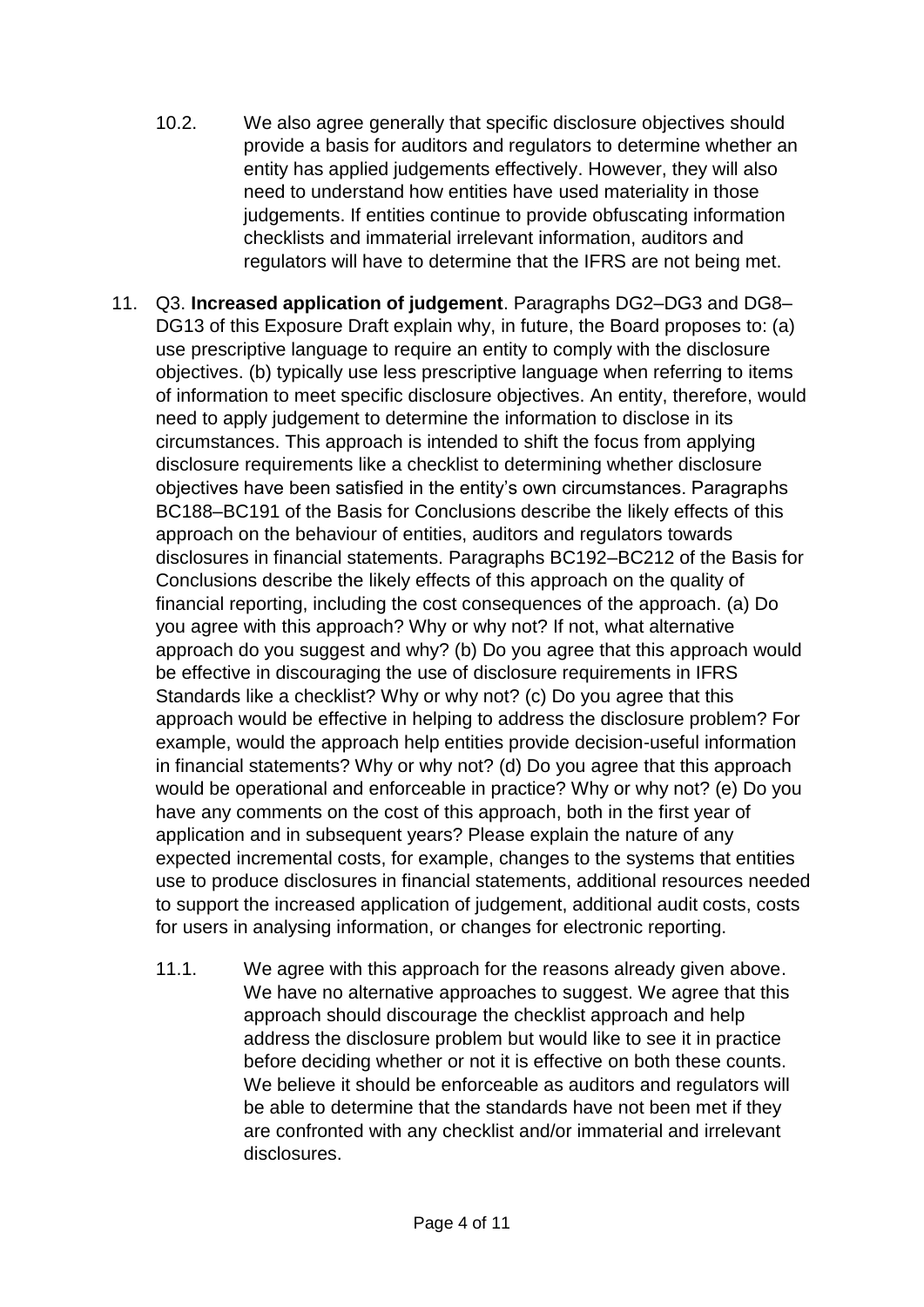- 11.2. We believe the costs of this approach will not outweigh the benefits to users of any resolution of the disclosure problem. In any event better and more relevant disclosures will be worth any extra cost.
- 12. Q4. **Describing items of information to promote the use of judgement**. The Board proposes to use the following less prescriptive language when identifying items of information: 'While not mandatory, the following information may enable an entity to meet the disclosure objective'. Paragraph BC19–BC26 of the Basis for Conclusions describe the Board's reasons for this language and alternative options that the Board considered. Do you agree that the proposed language is worded in a way that makes it clear that entities need to apply judgement to determine how to meet the specific disclosure objective? If not, what alternative language would you suggest and why?
	- 12.1. Out of the three options considered, we agree this was the best. However, we are not sure it makes clear that entities need to apply judgement to determine how to meet the specific disclosure objective. We think it would be clearer if an element of judgement was included in the language; for example "while not mandatory, the following information, if considered material and therefore relevant to an entity, may enable an entity to meet the disclosure objective".
- 13. Q5. **Other comments on the proposed Guidance**. Paragraphs BC27–BC56 of the Basis for Conclusions describe other aspects of how the Board proposes to develop disclosure requirements in IFRS Standards in future applying the proposed Guidance. Paragraphs BC188–BC212 of the Basis for Conclusions explain the expected effects of any disclosure requirements developed using the proposed Guidance. Do you have any other comments on these aspects? Please indicate the specific paragraphs or group of paragraphs to which your comments relate (if applicable).
	- 13.1. We have no further comments.
- 14. Q6. **Overall disclosure objective for assets and liabilities measured at fair value in the statement of financial position after initial recognition**. Paragraphs BC62–BC73 of the Basis for Conclusions describe the Board's reasons for proposing the overall disclosure objective for assets and liabilities measured at fair value in the statement of financial position after initial recognition. Do you agree that this proposed objective would result in the provision of useful information that meets the overall user information needs about assets and liabilities measured at fair value in the statement of financial position after initial recognition? If not, what alternative objective do you suggest and why?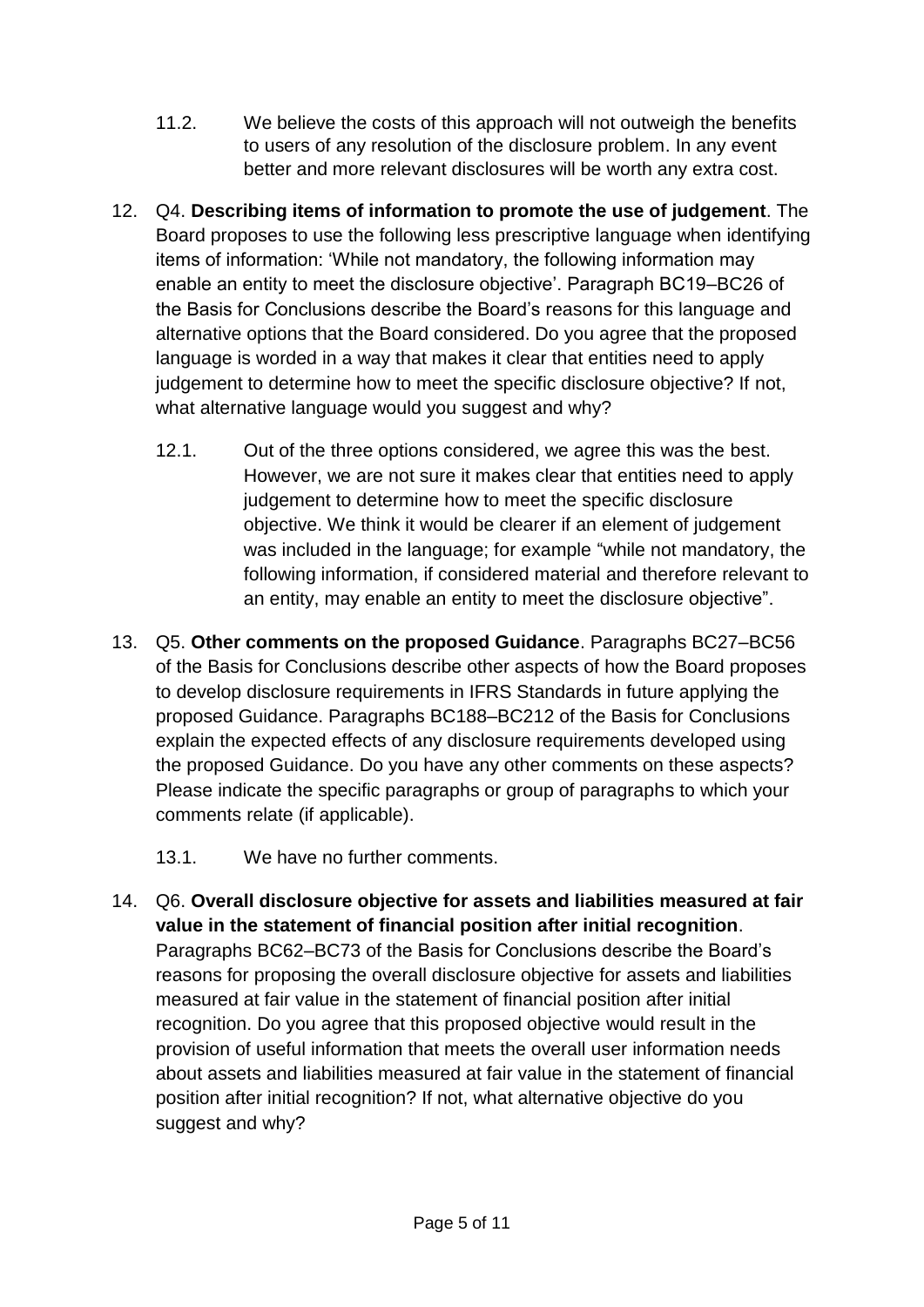- 14.1. We agree that the proposed objective would result in the provision of useful information about assets and liabilities measured at fair value in companies' balance sheets.
- 14.2. However, we do not have a sufficient detailed knowledge of IFRS Standards to know if the proposed objective would resolve completely the disclosure problem of IFRS 13, in particular the proper application of materiality. We also have a concern about sensitivity analysis disclosures that should adequately inform users in a reasonably understandable way the fair value range of any relevant asset or liability and the fair value selected within this range and why. Our experience of sensitivity analyses is that they never really do this. We would hope that the proposals in the ED arising from the guidance proposals being applied to IFRS 13 do result in the provision of useful rather than irrelevant to users information.
- 15. Q7. **Specific disclosure objectives for assets and liabilities measured at fair value in the statement of financial position after initial recognition**. Paragraphs BC74–BC97 of the Basis for Conclusions describe the Board's reasons for proposing the specific disclosure objectives about assets and liabilities measured at fair value in the statement of financial position after initial recognition, and discuss approaches that the Board considered but rejected. (a) Do you agree that the proposed specific disclosure objectives capture detailed user information needs about assets and liabilities measured at fair value in the statement of financial position after initial recognition? Why or why not? If not, what changes do you suggest? (b) Do you agree that the proposed specific disclosure objectives would result in the provision of information about material fair value measurements and the elimination of information about immaterial fair value measurements in financial statements? Why or why not? (c) Do you agree that the benefits of the specific disclosure objectives would justify the costs of satisfying them? Why or why not? If you disagree, how should the objectives be changed so that the benefits justify the costs? Please indicate the specific disclosure objective(s) to which your comments relate. (d) Do you have any other comments on the proposed specific disclosure objectives? Please indicate the specific disclosure objective(s) to which your comments relate.
	- 15.1. Yes we agree, subject to the concerns expressed for Q6 above at 14.2.
- 16. Q8. **Information to meet the specific disclosure objectives for assets and liabilities measured at fair value in the statement of financial position after initial recognition**. Paragraphs BC74–BC97 of the Basis for Conclusions describe the Board's reasons for proposing the items of information to meet the specific disclosure objectives about assets and liabilities measured at fair value in the statement of financial position after initial recognition, and discuss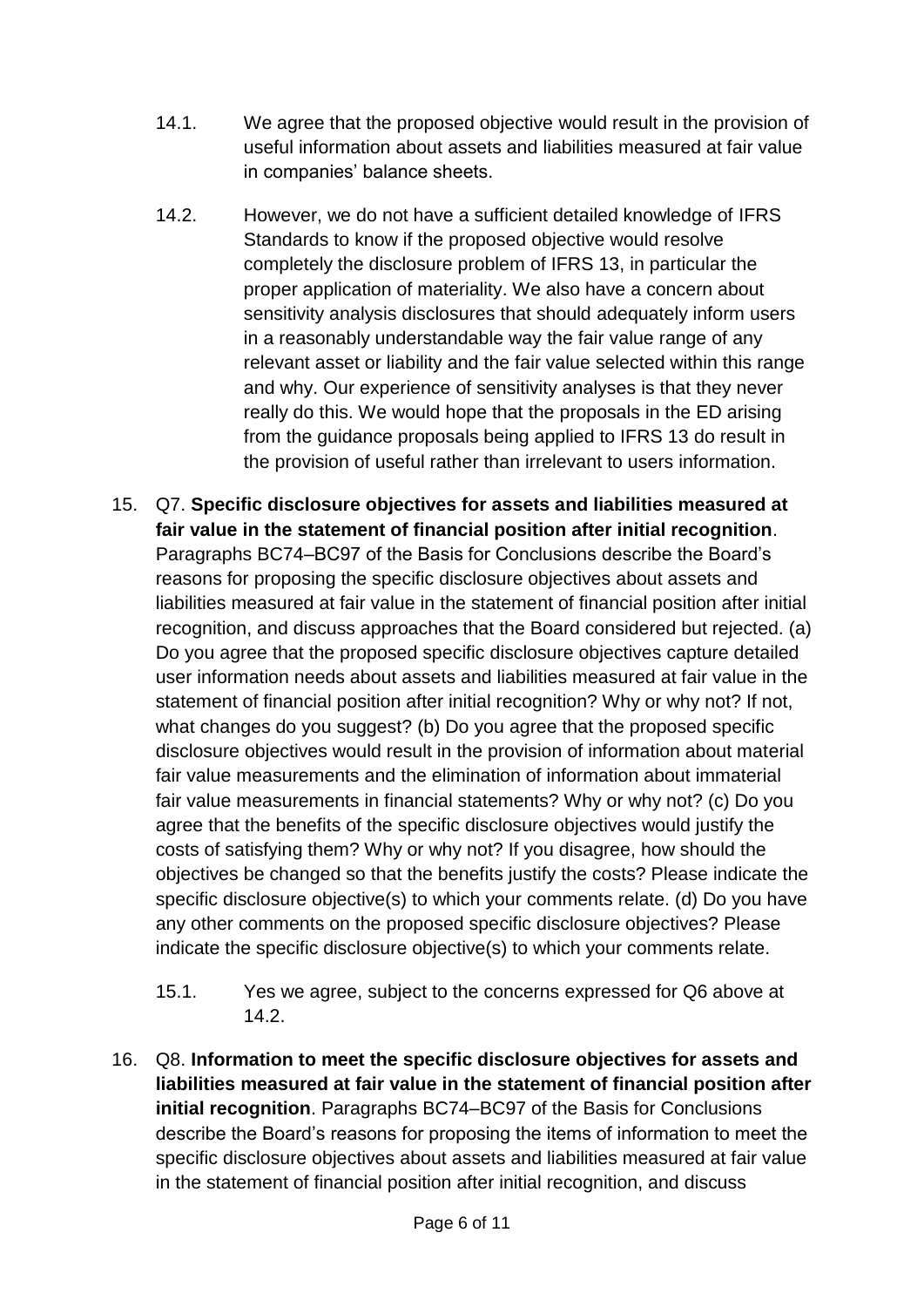information that the Board considered but decided not to include. (a) Do you agree that entities should be required to disclose the proposed items of information in paragraphs 105, 109 and 116 of the [Draft] amendments to IFRS 13? Why or why not? If not, what changes do you suggest and how would they help an entity to meet the specific disclosure objective? (b) Do you agree with the proposed items of information that are not mandatory but may enable entities to meet each specific disclosure objective? Why or why not? If not, what changes do you suggest and how would they help an entity to meet the specific disclosure objective?

16.1. Yes, we agree.

17. Q9. **Specific disclosure objective for assets and liabilities not measured at fair value in the statement of financial position but for which fair value is disclosed in the notes**. Paragraphs BC98–BC99 of the Basis for Conclusions describe the Board's reasons for proposing the specific disclosure objective for assets and liabilities not measured at fair value in the statement of financial position but for which fair value is disclosed in the notes. (a) Do you agree that the proposed specific disclosure objective captures detailed user information needs about assets and liabilities not measured at fair value in the statement of financial position but for which fair value is disclosed in the notes? Why or why not? If not, what changes do you suggest? (b) Do you agree that this proposed specific disclosure objective would result in the provision of useful information about assets and liabilities not measured at fair value but for which fair value is disclosed in the notes? Why or why not? (c) Do you agree that the benefits of the specific disclosure objective would justify the costs of satisfying it? Why or why not? If you disagree, how should the objective be changed so that the benefits justify the costs? (d) Do you have any other comments about the proposed specific disclosure objective?

17.1. Yes, we agree.

18. Q10. **Information to meet the specific disclosure objective for assets and liabilities not measured at fair value in the statement of financial position but for which fair value is disclosed in the notes**. Paragraph BC100 of the Basis for Conclusions describes the Board's reasons for proposing the items of information to meet the specific disclosure objective about assets and liabilities not measured at fair value in the statement of financial position but for which fair value is disclosed in the notes. (a) Do you agree that entities should be required to disclose the proposed items of information in paragraph 120 of the [Draft] amendments to IFRS 13? Why or why not? If not, what changes do you suggest and how would they help an entity to meet the specific disclosure objective? (b) Do you agree with the proposed items of information that are not mandatory but may enable entities to meet the specific disclosure objective?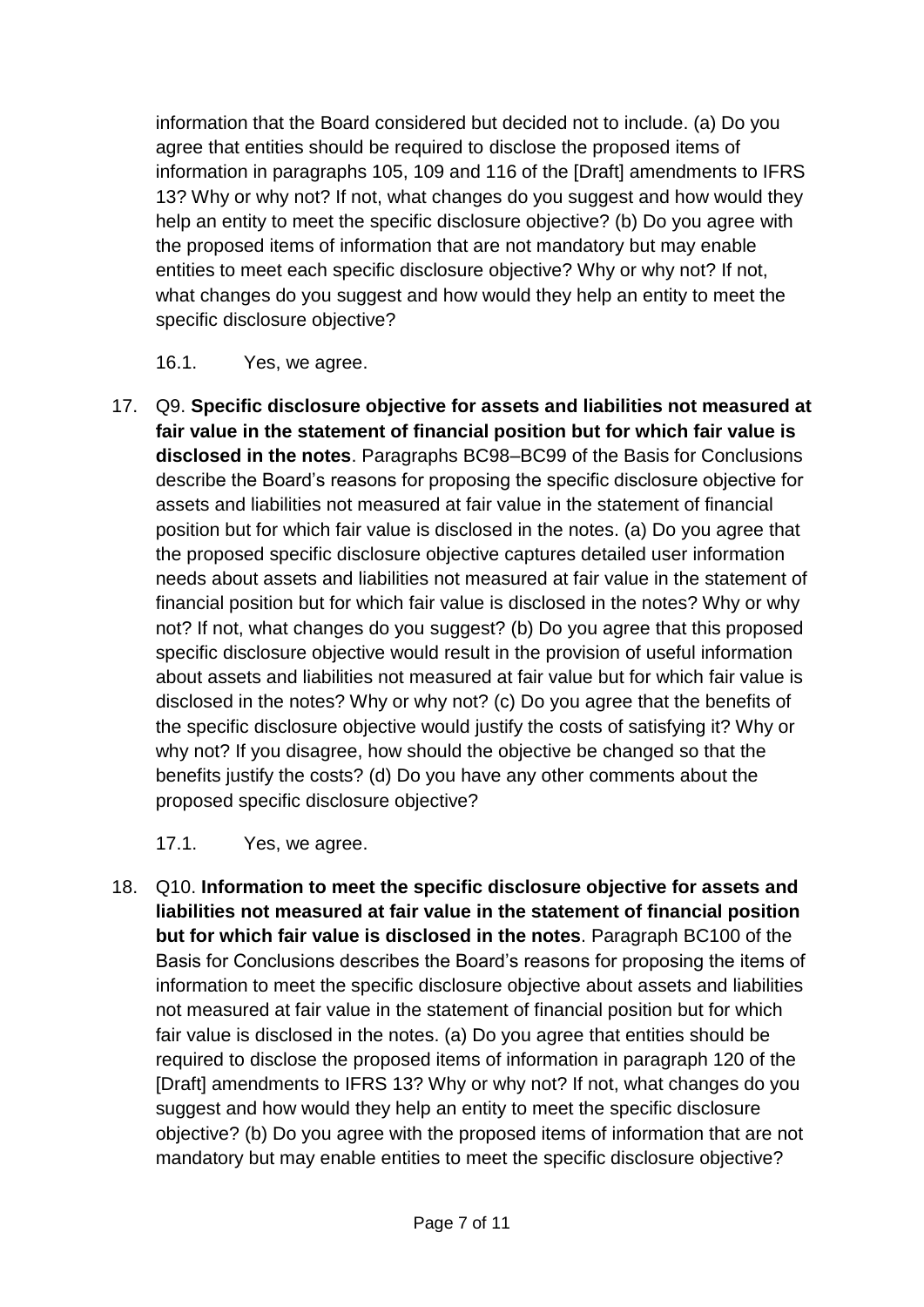Why or why not? If not, what changes do you suggest and how would they help an entity to meet the specific disclosure objective?

- 18.1. Yes, we agree.
- 18.2. However, we have a concern that, for any asset or liability not measured at fair value and for which fair value is **not** disclosed in the notes to the financial statements that paragraphs 118 and 120 would be deemed not applicable and we would not necessarily understand why. We suggest where this situation arises for any asset or liability deemed material, there should be an explanation as to why no fair value measurement information is given.
- 19. Q11. **Other comments on the proposed amendments to IFRS 13**. Do you have any other comments on the proposed amendments to IFRS 13 in this Exposure Draft, including the analysis of the effects (paragraphs BC214– BC215 of the Basis for Conclusions) and the Illustrative Examples accompanying the Exposure Draft?
	- 19.1. We have no further comments.
- 20. Q12. **Overall disclosure objective for defined benefit plans**. Paragraphs BC107–BC109 of the Basis for Conclusions describe the Board's reasons for proposing the overall disclosure objective for defined benefit plans. Do you agree that this proposed objective would result in the provision of useful information that meets the overall user information needs about defined benefit plans? If not, what alternative objective do you suggest and why?
	- 20.1. Our limited general experience of defined benefit plans disclosures is that they are not bad but a little prone to including irrelevant or unhelpful information. Also, the closer a financial statement year end is to a related actuarial review the better as any uncertainties in respect of that review increase over time until then next three year review. As a result, the proposed objective should result in the provision of useful information, especially in relation to the relevant uncertainties of defined benefit plans. We do not have sufficient knowledge to suggest any alternative overall disclosure objective.
- 21. Q13. **Specific disclosure objectives for defined benefit plans**. Paragraphs BC110–BC145 of the Basis for Conclusions describe the Board's reasons for proposing the specific disclosure objectives about defined benefit plans, and discuss approaches that the Board considered but rejected. (a) Do you agree that the proposed specific disclosure objectives capture detailed user information needs about defined benefit plans? Why or why not? If not, what changes do you suggest? (b) Do you agree that the proposed specific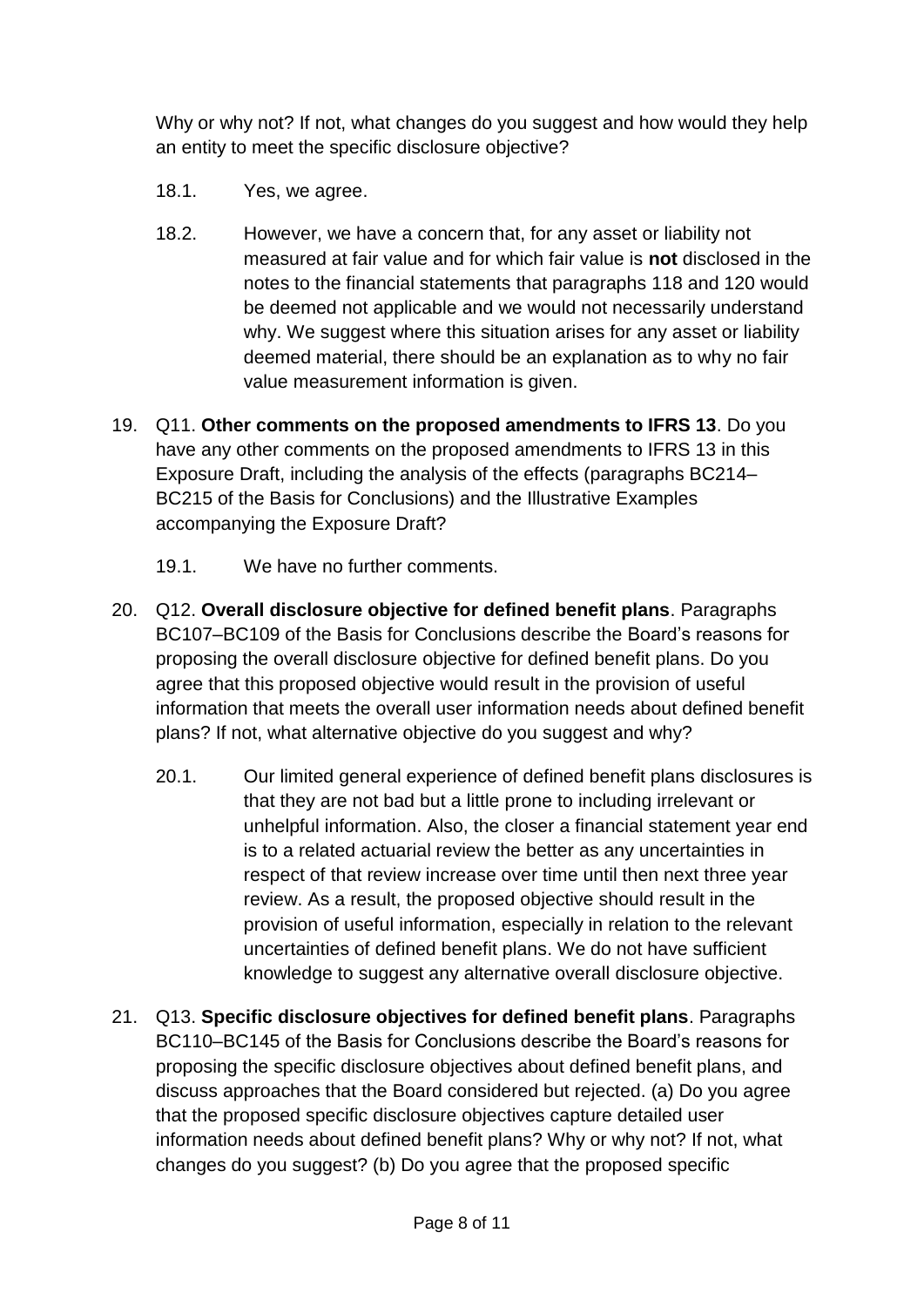disclosure objectives would result in the provision of relevant information and the elimination of irrelevant information about defined benefit plans in financial statements? Why or why not? (c) Do you agree that the benefits of the specific disclosure objectives would justify the costs of satisfying them? Why or why not? If you disagree, how should the objectives be changed so that the benefits justify the costs? Please indicate the specific disclosure objective(s) to which your comments relate. (d) Do you have any other comments on the proposed specific disclosure objectives? Please indicate the specific disclosure objective(s) to which your comments relate.

- 21.1. In the same context as our answer to Q12 at 20.1, we agree with all the proposed specific disclosure objectives and have no other comments.
- 22. Q14. **Information to meet the specific disclosure objectives for defined benefit plans**. Paragraphs BC110–BC145 of the Basis for Conclusions describe the Board's reasons for proposing the items of information to meet the specific disclosure objectives about defined benefit plans, and discuss information that the Board considered but decided not to include. (a) Do you agree that entities should be required to disclose the proposed items of information in paragraphs 147F, 147M and 147V of the [Draft] amendments to IAS 19? Why or why not? If not, what changes do you suggest and how would they help an entity to meet the specific disclosure objectives? (b) Do you agree with the proposed items of information that are not mandatory but may enable entities to meet each specific disclosure objective? Why or why not? If not, what changes do you suggest and how would they help an entity to meet the specific disclosure objective?
	- 22.1. We have no reasons for disagreeing with these proposals.
- 23. Q15. **Overall disclosure objective for defined contribution plans**. Paragraphs BC156–BC158 of the Basis for Conclusions describe the Board's reasons for proposing the overall disclosure objective for defined contribution plans. Do you agree that this proposed objective would result in the provision of useful information that meets the overall user information needs about defined contribution plans? If not, what alternative objective do you suggest and why?
	- 23.1. We agree with the Board's reasons set out in paragraphs BC156 158 of the Basis for Conclusions and therefore with the proposed overall disclosure objective for defined contribution plans.
- 24. Q16. **Disclosures for multi-employer plans and defined benefit plans that share risks between entities under common control**. Paragraphs BC159– BC166 of the Basis for Conclusions describe the Board's reasons for proposing which disclosure objectives should apply for multi-employer plans and defined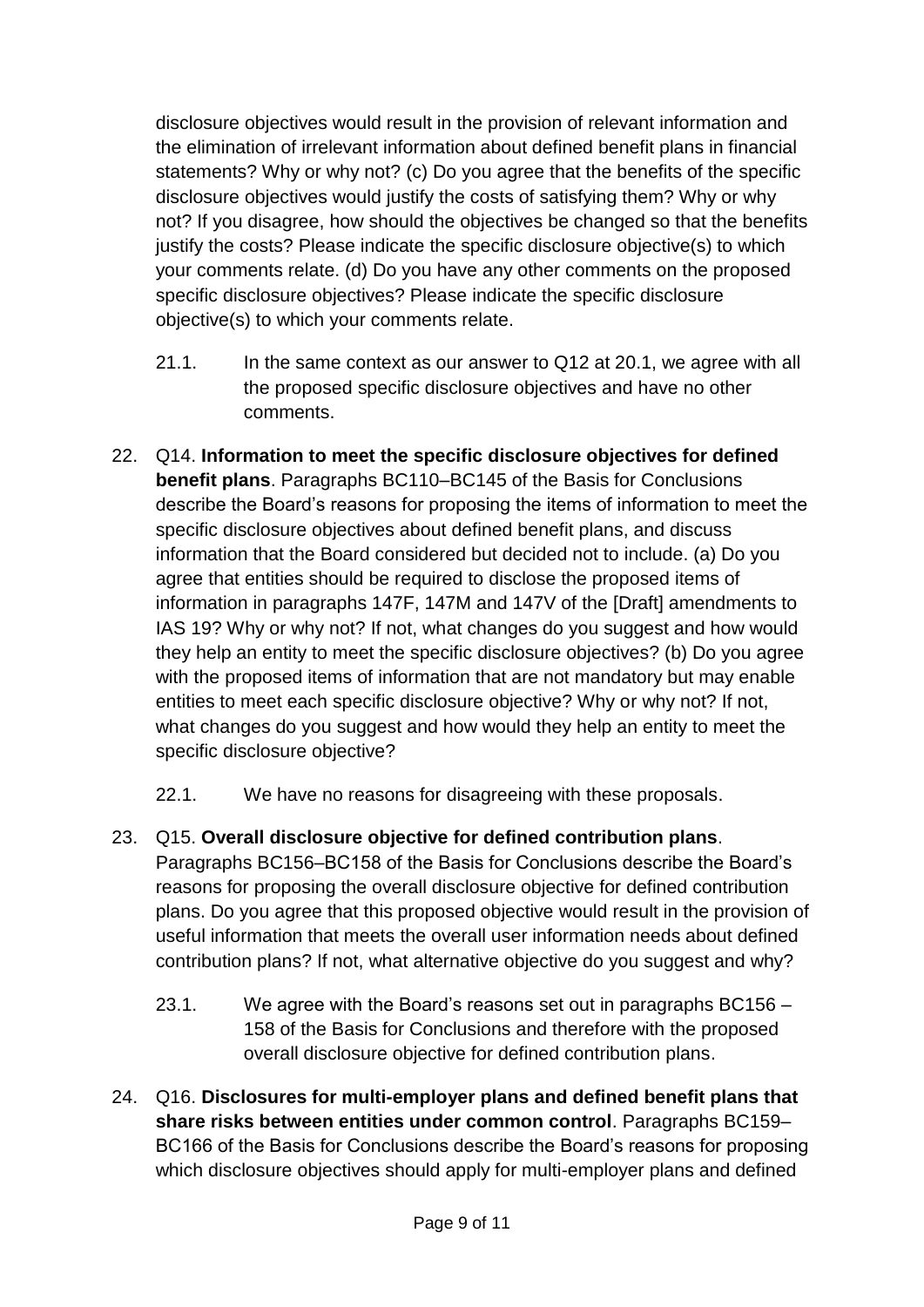benefit plans that share risks between entities under common control. Do you agree that these proposals would result in the provision of useful information that meets the overall user information needs about these plans? If not, what alternative approach do you suggest and why?

- 24.1. We do not have sufficient experience of these to comment.
- 25. Q17. **Disclosures for other types of employee benefit plans**. Paragraphs BC167–BC170 of the Basis for Conclusions describe the Board's reasons for proposing the overall disclosure objectives for other types of employee benefit plans. Do you agree that these proposals would result in the provision of useful information that meets the overall user information needs about these plans? If not, what alternative approach do you suggest and why?
	- 25.1. We do not have sufficient experience of these to comment.
- 26. Q18. **Other comments on the proposed amendments to IAS 19**. Do you have any other comments on the proposed amendments to IAS 19 in this Exposure Draft, including the analysis of the effects (paragraph BC216 of the Basis for Conclusions) and the Illustrative Examples accompanying the Exposure Draft?
	- 26.1. We have no further comments.
- 27. **UKSA (UK Shareholders' Association)** is the oldest shareholder campaigning organisation in the UK. We are a not-for-profit company that represents and supports individual shareholders who invest in the stock market.
- 28. There are many agents and intermediaries active in financial markets. Unlike them, we are an organisation solely representing people who are investing their own money.
- 29. UKSA was formed to provide individual shareholders with a voice, influence and an opportunity to meet like-minded fellow investors. It is structured as a non-profit making company with annual subscriptions. An elected Chairman and Board of Directors (all volunteers and individuals with a wide range of backgrounds and experience) monitor a regional organisation. Each region benefits from oversight by an elected regional Chairman and Committee.
- 30. We build relations with regulators, politicians and the media to ensure that the voice of individual shareholders is reflected in the development of law, regulation, and other forms of public policy. See [www.uksa.org.uk](http://www.uksa.org.uk/)
- 31. **ShareSoc (UK Individual Shareholders Society)** is the UK's largest retail shareholder organisation, acting in all areas of the UK stock market. It is a notfor-profit company.